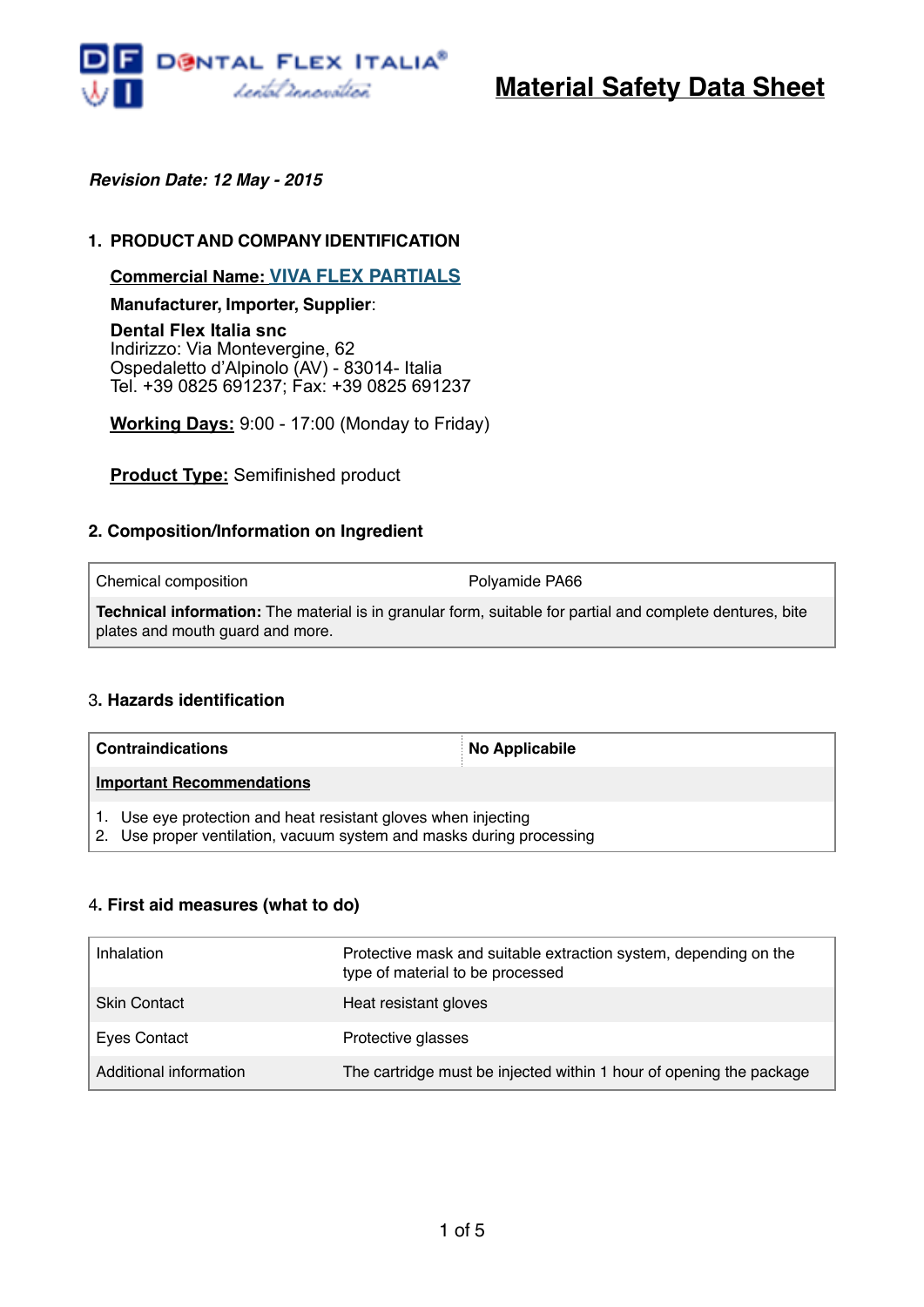## **5. Fire-fighting measures (what to do)**

| Suitable Extinguishing Media                             | Water spray mist or foam                                                                                                                                                                                                           |
|----------------------------------------------------------|------------------------------------------------------------------------------------------------------------------------------------------------------------------------------------------------------------------------------------|
| Extinguishing Media not to be<br>used for Safety reasons | Carbon Dioxide (CO2), dry chemical                                                                                                                                                                                                 |
| Special Protective Equipment for<br>Firefighters         | In the event of fire, were self-contained breathing apparatus                                                                                                                                                                      |
| Specific Hazards                                         | Take precautionary measures against static discharges. Burning<br>releases carbon monoxide, carbon dioxide, oxides of nitrogen and<br>traces of hydrogen cyanide. In the event of fire and / or explosion do<br>not breathe fumes. |

## **6. Misure di Rilascio Accidentale**

| Clean Up                         | Use mechanical handling equipment. Avoid dust formation                                          |
|----------------------------------|--------------------------------------------------------------------------------------------------|
| <b>Personal Precautions</b>      | Skip hazards!                                                                                    |
| <b>Environmental Precautions</b> | Do no flush into surface water or sanitary sewer. Should not be<br>released into the environment |

## **7. Handeling & Storage**

Under recommended processing conditions small Amounts of residues of monomers and residual solvent may be emitted. Provide good ventilation and / or local exhaust systems are used, the Workplace Exposure Limit (s) Stated in Chapter 8 Should not be exceeded. Dust must be removed by effective exhaust ventilation

| Storage: | No special storage conditions required.<br>VCI storage class (VCI = German Association of the |
|----------|-----------------------------------------------------------------------------------------------|
|          | Chemical Industry): 11                                                                        |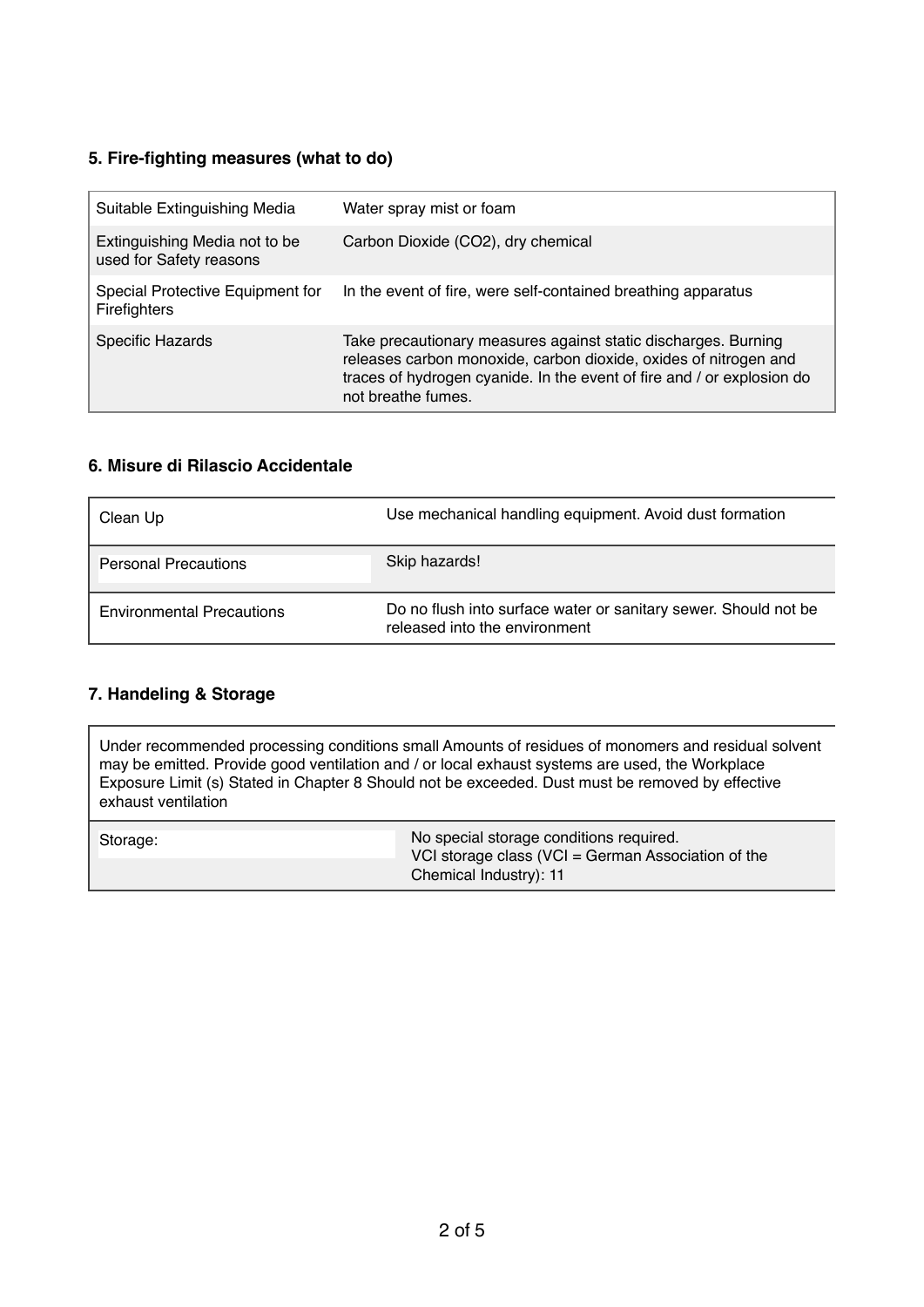

| 8.                    | <b>Exposure Control / Personal Protection</b>                                                                                             |
|-----------------------|-------------------------------------------------------------------------------------------------------------------------------------------|
| Inhalation            | Protective mask and suitable extraction system, depending on the<br>type of material to be processed                                      |
| Contact with the skin | No Applicabile                                                                                                                            |
| Contact with the eyes | Rinse eyes with fresh water                                                                                                               |
| Ingestione            | Consult a medic                                                                                                                           |
| Other information     | A continuous supply of fresh air to the workplace together with<br>removal of processing fumes through exhaust systems is<br>recommended. |

## **9. Physical and chemical properties**

| Smell                                     | Odorless                                       |               |                          |
|-------------------------------------------|------------------------------------------------|---------------|--------------------------|
| Color                                     | <b>Different</b><br>according to<br>coloration | Flash point   | <b>No</b><br>Applicabile |
| Appearance                                | Granular<br>(pellet)                           |               |                          |
| pH                                        | Density (g/<br>cm3)                            | $1.10 - 1.14$ |                          |
| Melting interval                          | 240 - 290° C                                   |               |                          |
| Melting                                   | 287°C                                          |               |                          |
| Elongation %                              | $0.96 - 1.5%$                                  |               |                          |
| Flexural strength (ASTM D790 and ISO 178) | MPa                                            | $100 - 120$   |                          |
| Electrical conductivity (m / mm2)         | 1.63                                           |               |                          |
| Water solubility                          | <b>No</b><br>Applicabile                       | Viscosity     | No<br>Applicabile        |
| Self-ignition                             | Not explosive                                  |               |                          |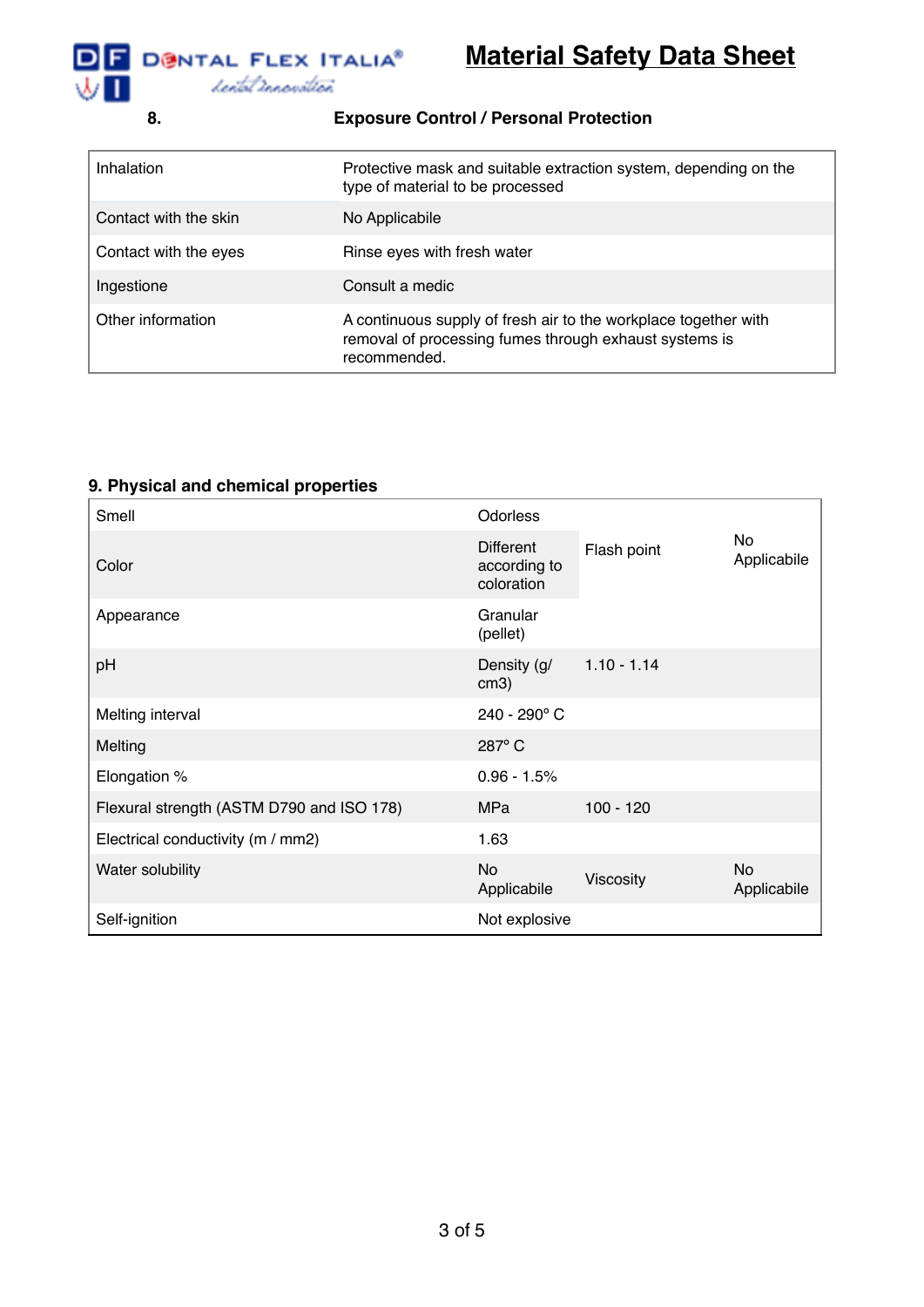

**Material Safety Data Sheet**

## **10. Stability and reactivity**

No hazardous reactions Observed. Toxic fumes Mainly Consisting of CO and CO2 may be developed hazar

## **11. Toxicological information**

| Hazardous decomposition products       | The product does not decompose if used according<br>to specifications                                  |
|----------------------------------------|--------------------------------------------------------------------------------------------------------|
| Stability                              | Fumes evolved by overheating During improperly<br>processing or by burning may be injurious to health. |
| Incompatibilità (materiali da evitare) | No dangerous reactions known                                                                           |
| Reazioni pericolose                    | No Applicabile                                                                                         |
| Altre informazioni                     |                                                                                                        |

#### **12. Ecological information**

When used and handled according to specifications, the product does not It presents harmful effects according to our experience and the information provided to us.

#### **13. Disposal considerations**

On the basis of the necessary technical regulations and after consultation with the disposal agent and the relevant authorities, can be deposited at waste Landfill or incinerated.

European waste catalog **07 02 13 waste plastics**

#### **14. Transport Information**

| Land transport / rail | ADR/RID e GGVS/GGVE |
|-----------------------|---------------------|
| Maritime transport    | <b>IMDG</b>         |
| Airplane transport    | IATA-DGR            |